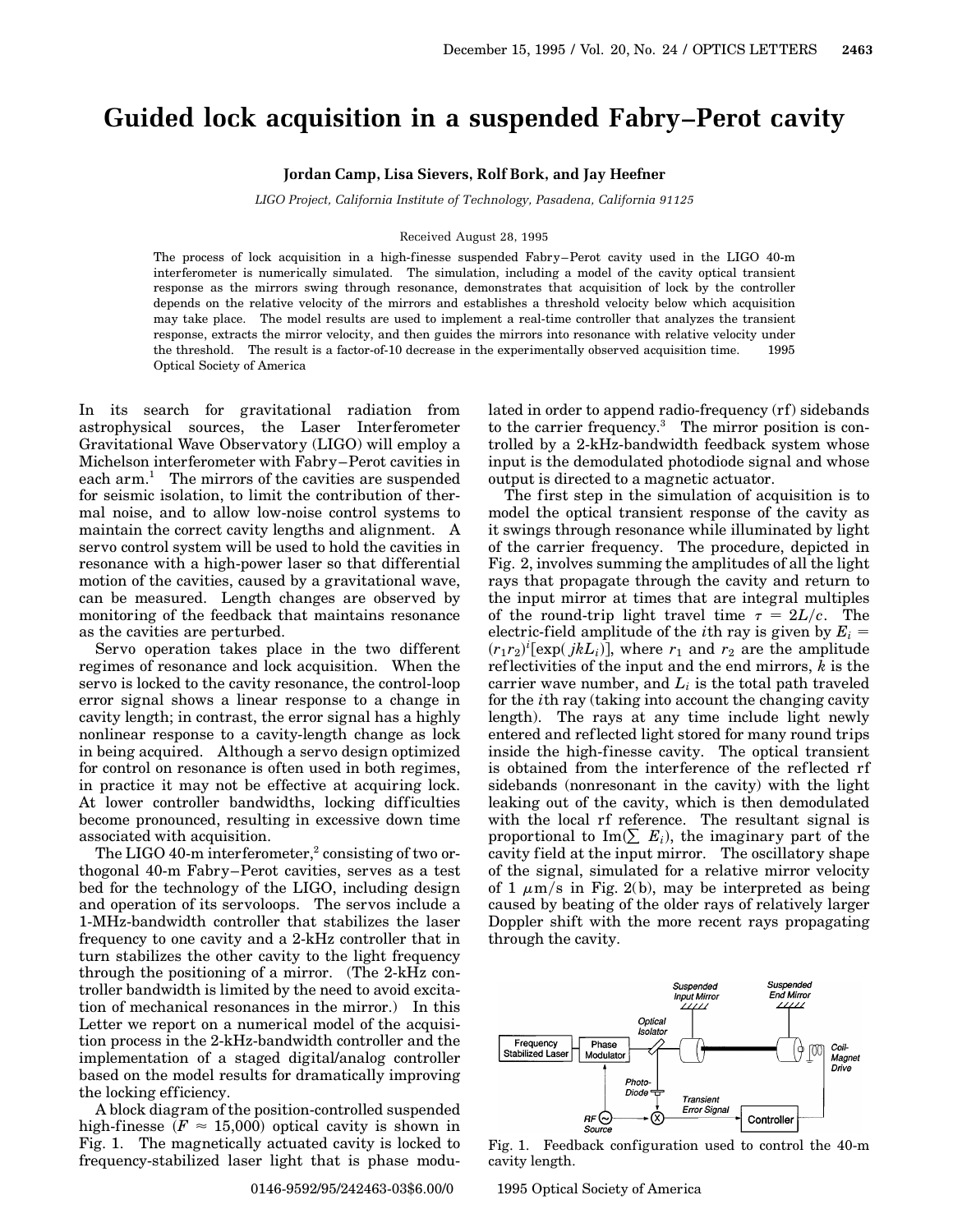

Fig. 2. Illustration of the optical response model: (a) First two beams used in sum to calculate the cavity electric field at time *t*. The *i*th beam enters the cavity at time  $(t - i\tau)$ , where  $\tau = 2L/c$ . The mirror motion affects the path length. (b) Simulated transient error signal for a relative velocity of 1  $\mu$ m/s.

The next step is the numerical integration of the set of differential equations that describes the servo response to the transient error signal. The need for both computation speed and stability (given the presence of saturating electronic levels) led to the choice of fourth-order Runge–Kutta equations. This technique reduces the *N* servo gain stages and filters (including the pendulum response of the suspended mirror) to a set of *N* coupled first-order differential equations. Saturation of photodiode and amplifiers, independently measured, is included. The integration over the (adaptive) step size d*t* (taken as an integral multiple of  $\tau$ ) advances the mirror at a constant velocity to a new position, at which point the ray propagation over the interval d*t* is performed.

The simulated phase-plane plots shown in Fig. 3 identify the maximum relative mirror velocity for which the analog servo will acquire lock (the threshold velocity). In the first trace the mirror velocity is low enough that the servo acquires lock in the first encounter with the cavity resonant length. In the second case the velocity is higher and the mirror swings past the resonance but is slowed sufficiently so that it returns and is caught. In the final case the velocity is so high that the servo has little effect and the mirror swings past. The crucial parameter that establishes the threshold velocity is the servo bandwidth: the servo response time must be sufficiently short to follow the oscillating transient error signal  $[Fig. 2(b)]$ to have an effect on the mirror velocity. As the velocity is raised above threshold, the oscillation frequency increases and the servo can no longer respond to

the input. For the 2-kHz bandwidth of the analog controller we find a threshold velocity of  $\sim 0.2 \mu m/s$ , lowered to  $\sim 0.15 \mu \text{m/s}$  by the presence of electronic saturation.

In the current LIGO 40-m interferometer, seismic motion drives the suspended mirrors with an average relative velocity of  $\sim$ 1  $\mu$ m/s, seven times the threshold. To address this problem, we incorporate a real-time digital controller to determine the relative mirror velocity through the cavity transient response and then apply a current pulse to the coil to guide the mirrors into resonance with a velocity under the threshold, so that the original analog servo may be used effectively. A block diagram of the controller is shown in Fig. 4. A relay divides the operation into digital and analog regimes. The initial state is digital. A trigger signal is obtained from the photodiode dc output, which discriminates in favor of a carrier resonance as opposed to that of a sideband. The trigger gates the analog-todigital converter, which digitizes the transient signal over a 1.5-ms interval with a sampling rate of 100 kHz. We obtain the relative mirror speed by measuring the time between zero crossings of the digitized waveform and using a fitted function derived from the model to relate velocity to crossing time. The sign of the initial peak in the waveform gives the mirror direction. A current pulse is then sent to the coil  $(\sim 2.5 \text{ ms after})$ the trigger), resulting in an impulse that reverses the mirror direction and brings it back to the resonance with lowered relative velocity. (The impulse is derived



Fig. 3. Phase-plane plots showing trajectories for three different initial velocities approaching resonance: below threshold, threshold, and above threshold.



Fig. 4. Block diagram of the staged digital/analog controller. ADC, analog-to-digital converter; DAC, digital-toanalog converter.